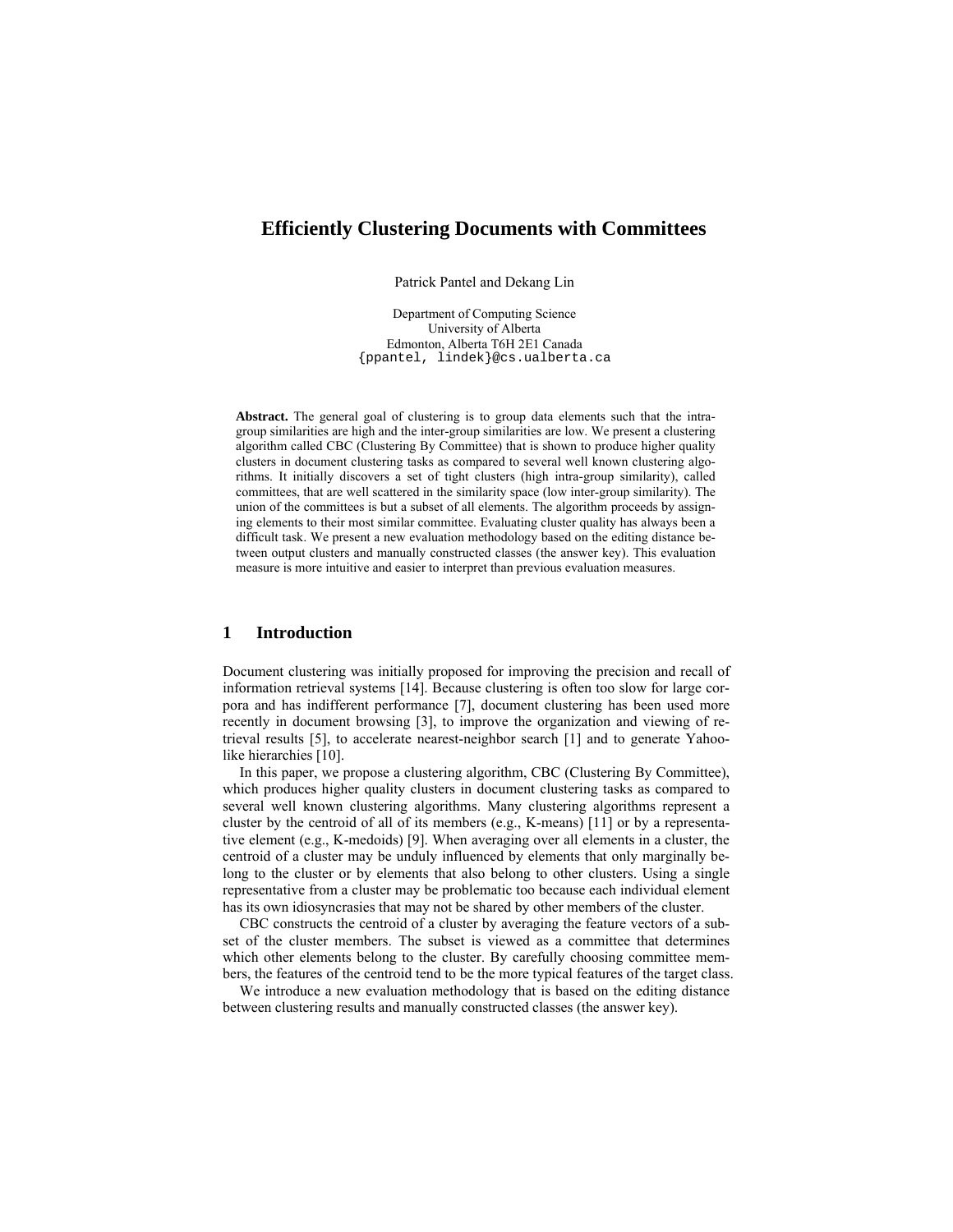# **2 Related Work**

Generally, clustering algorithms can be categorized as hierarchical and partitional. In hierarchical agglomerative algorithms, clusters are constructed by iteratively merging the most similar clusters. These algorithms differ in how they compute cluster similarity. In single-link clustering, the similarity between two clusters is the similarity between their most similar members while complete-link clustering uses the similarity between their least similar members. Average-link clustering computes this similarity as the average similarity between all pairs of elements across clusters. The complexity of these algorithms is  $O(n^2 \log n)$ , where *n* is the number of elements to be clustered [6]. These algorithms are too inefficient for document clustering tasks that deal with large numbers of documents. In our experiments, one of the corpora we used is small enough (2745 documents) to allow us to compare CBC with these hierarchical algorithms.

Chameleon is a hierarchical algorithm that employs dynamic modeling to improve clustering quality [8]. When merging two clusters, one might consider the sum of the similarities between pairs of elements across the clusters (e.g. average-link clustering). A drawback of this approach is that the existence of a single pair of very similar elements might unduly cause the merger of two clusters. An alternative considers the number of pairs of elements whose similarity exceeds a certain threshold [4]. However, this may cause undesirable mergers when there are a large number of pairs whose similarities barely exceed the threshold. Chameleon clustering combines the two approaches.

Most often, document clustering employs *K*-means clustering since its complexity is linear in *n*, the number of elements to be clustered. *K*-means is a family of partitional clustering algorithms that iteratively assigns each element to one of *K* clusters according to the centroid closest to it and recomputes the centroid of each cluster as the average of the cluster's elements. Because the initial centroids are randomly selected, the resulting clusters vary in quality. Some sets of initial centroids lead to poor convergence rates or poor cluster quality.

Bisecting *K*-means [13], a variation of *K*-means, begins with a set containing one large cluster consisting of every element and iteratively picks the largest cluster in the set, splits it into two clusters and replaces it by the split clusters. Splitting a cluster consists of applying the basic *K*-means algorithm  $\alpha$  times with  $K=2$  and keeping the split that has the highest average element-centroid similarity.

Hybrid clustering algorithms combine hierarchical and partitional algorithms in an attempt to have the high quality of hierarchical algorithms with the efficiency of partitional algorithms. Buckshot [3] addresses the problem of randomly selecting initial centroids in *K*-means by combining it with average-link clustering. Cutting et al. claim its clusters are comparable in quality to hierarchical algorithms but with a lower complexity. Buckshot first applies average-link to a random sample of  $\sqrt{n}$  elements to generate *K* clusters. It then uses the centroids of the clusters as the initial *K* centroids of *K*-means clustering. The complexity of Buckshot is *O*(*K*×*T*×*n* + *n*log*n*). The parameters *K* and *T* are usually considered to be small numbers. Since we are dealing with a large number of clusters, Buckshot and *K*-means become inefficient in practice.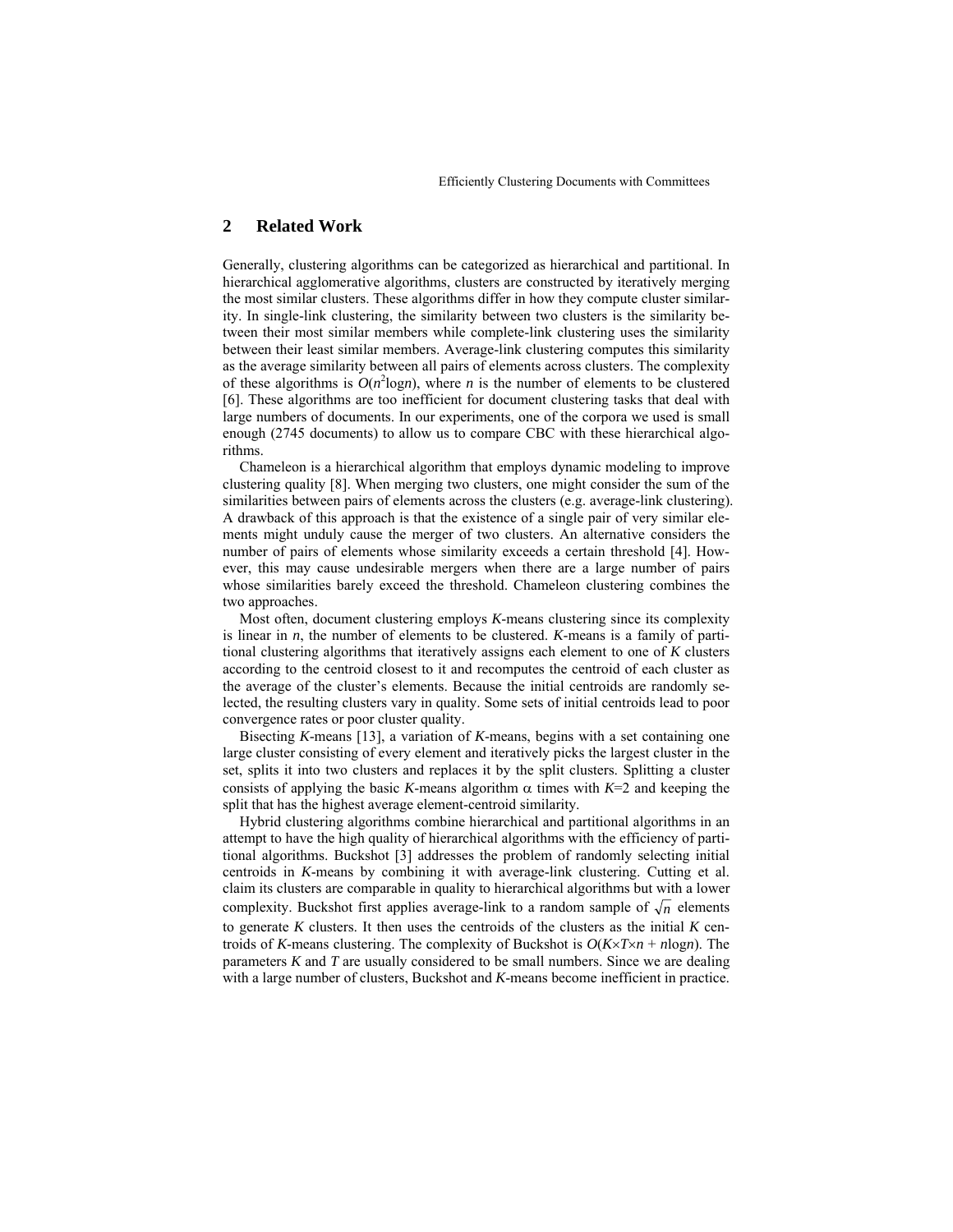Furthermore, Buckshot is not always suitable. If one wishes to cluster 100,000 documents into 1000 newsgroup topics, Buckshot could generate only 316 initial centroids.

## **3 Representation**

CBC represents elements as feature vectors. The features of a document are the terms (usually stemmed words) that occur within it and the value of a feature is a statistic of the term. For example, the statistic can simply be the term's frequency,  $tf$ , within the document. In order to discount terms with low discriminating power, *tf* is usually combined with the term's inverse document frequency, *idf*, which is the inverse of the percentage of documents in which the term occurs. This measure is referred to as *tfidf* [12]:

$$
tf\text{-}idf = tf \times \log \text{id}f
$$

We use the mutual information [2] between an element and its features.

In our algorithm, for each element *e*, we construct a **frequency count vector**  $C(e) = (c_{e1}, c_{e2}, \ldots, c_{em})$ , where *m* is the total number of features and  $c_{ef}$  is the frequency count of feature *f* occurring in element *e*. In document clustering, *e* is a document and  $c_{ef}$  is the term frequency of f in *e*. We construct a **mutual information vector**  $MI(e) = (mi_{e1}, mi_{e2}, ..., mi_{em})$ , where  $mi_{ef}$  is the mutual information between element *e* and feature *f*, which is defined as:

$$
mi_{ef} = log \frac{\frac{c_{ef}}{N}}{\frac{\sum c_{if}}{N} \times \frac{\sum c_{ef}}{N}}
$$

where  $N = \sum_{i} \sum_{j} c_{ij}$  is the total frequency count of all features of all elements.

We compute the similarity between two elements  $e_i$  and  $e_j$  using the *cosine coefficient* [12] of their mutual information vectors:

$$
sim(e_i, e_j) = \frac{\sum_{f} m i_{e,f} \times m i_{e,f}}{\sqrt{\sum_{f} m i_{e,f}^2 \times \sum_{f} m i_{e,f}^2}}
$$

### **4 Algorithm**

CBC consists of three phases. In Phase I, we compute each element's top- $k$  similar elements. In our experiments, we used  $k = 20$ . In Phase II, we construct a collection of tight clusters, where the elements of each cluster form a **committee**. The algorithm tries to form as many committees as possible on the condition that each newly formed committee is not very similar to any existing committee. If the condition is violated,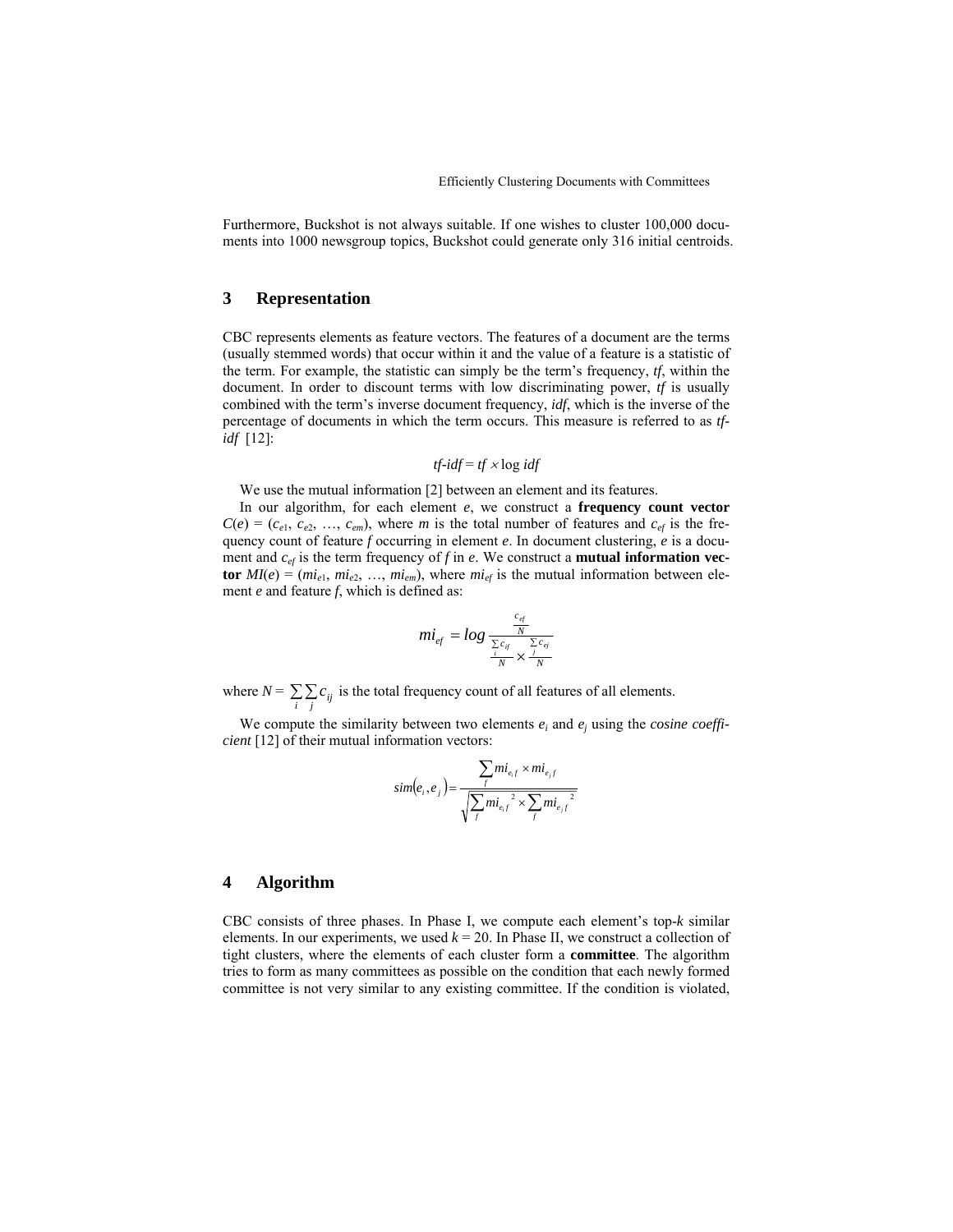| Input:                               | A list of elements $E$ to be clustered, a similarity database $S$ from Phase I,<br>thresholds $\theta_1$ and $\theta_2$ .                                                                                                                                                                                                                                                              |  |  |
|--------------------------------------|----------------------------------------------------------------------------------------------------------------------------------------------------------------------------------------------------------------------------------------------------------------------------------------------------------------------------------------------------------------------------------------|--|--|
|                                      | <b>Step 1:</b> For each element $e \in E$                                                                                                                                                                                                                                                                                                                                              |  |  |
|                                      | Cluster the top similar elements of $e$ from $S$ using average-link clustering.<br>For each cluster discovered c compute the following score: $ c  \times$<br>$avgsim(c)$ , where  c  is the number of elements in c and $avgsim(c)$ is the<br>average pairwise similarity between elements in $c$ .<br>Store the highest-scoring cluster in a list $L$ .                              |  |  |
| Step 2:                              | Sort the clusters in $L$ in descending order of their scores.                                                                                                                                                                                                                                                                                                                          |  |  |
|                                      | <b>Step 3:</b> Let C be a list of committees, initially empty.                                                                                                                                                                                                                                                                                                                         |  |  |
|                                      | For each cluster $c \in L$ in sorted order<br>Compute the centroid of $c$ by averaging the frequency vectors of its ele-<br>ments and computing the mutual information vector of the centroid in<br>the same way as we did for individual elements.<br>If $c$ 's similarity to the centroid of each committee previously added to $C$<br>is below a threshold $\theta_1$ , add c to C. |  |  |
|                                      | <b>Step 4:</b> If C is empty, we are done and return $C$ .                                                                                                                                                                                                                                                                                                                             |  |  |
|                                      | <b>Step 5:</b> For each element $e \in E$                                                                                                                                                                                                                                                                                                                                              |  |  |
|                                      | If e's similarity to every committee in C is below threshold $\theta_2$ , add e to a<br>list of residues $R$ .                                                                                                                                                                                                                                                                         |  |  |
|                                      | <b>Step 6:</b> If R is empty, we are done and return $C$ .                                                                                                                                                                                                                                                                                                                             |  |  |
|                                      | Otherwise, return the union of $C$ and the output of a recursive call to<br>Phase II using the same input except replacing $E$ with $R$ .                                                                                                                                                                                                                                              |  |  |
| <b>Output:</b> a list of committees. |                                                                                                                                                                                                                                                                                                                                                                                        |  |  |

**Figure 1.** Phase II of CBC.

the committee is simply discarded. In the final phase of the algorithm, each element is assigned to its most similar cluster.

# **4.1 Phase I: Find top-similar elements**

Computing the complete similarity matrix between pairs of elements is obviously quadratic. However, one can dramatically reduce the running time by taking advantage of the fact that the feature vector is sparse. By indexing the features, one can retrieve the set of elements that have a given feature. To compute the top similar elements of an element *e*, we first sort the mutual information vector *MI*(*e*) and then only consider a subset of the features with highest mutual information. Finally, we compute the pairwise similarity between *e* and the elements that share a feature from this subset. Since high mutual information features tend not to occur in many elements, we only need to compute a fraction of the possible pairwise combinations. With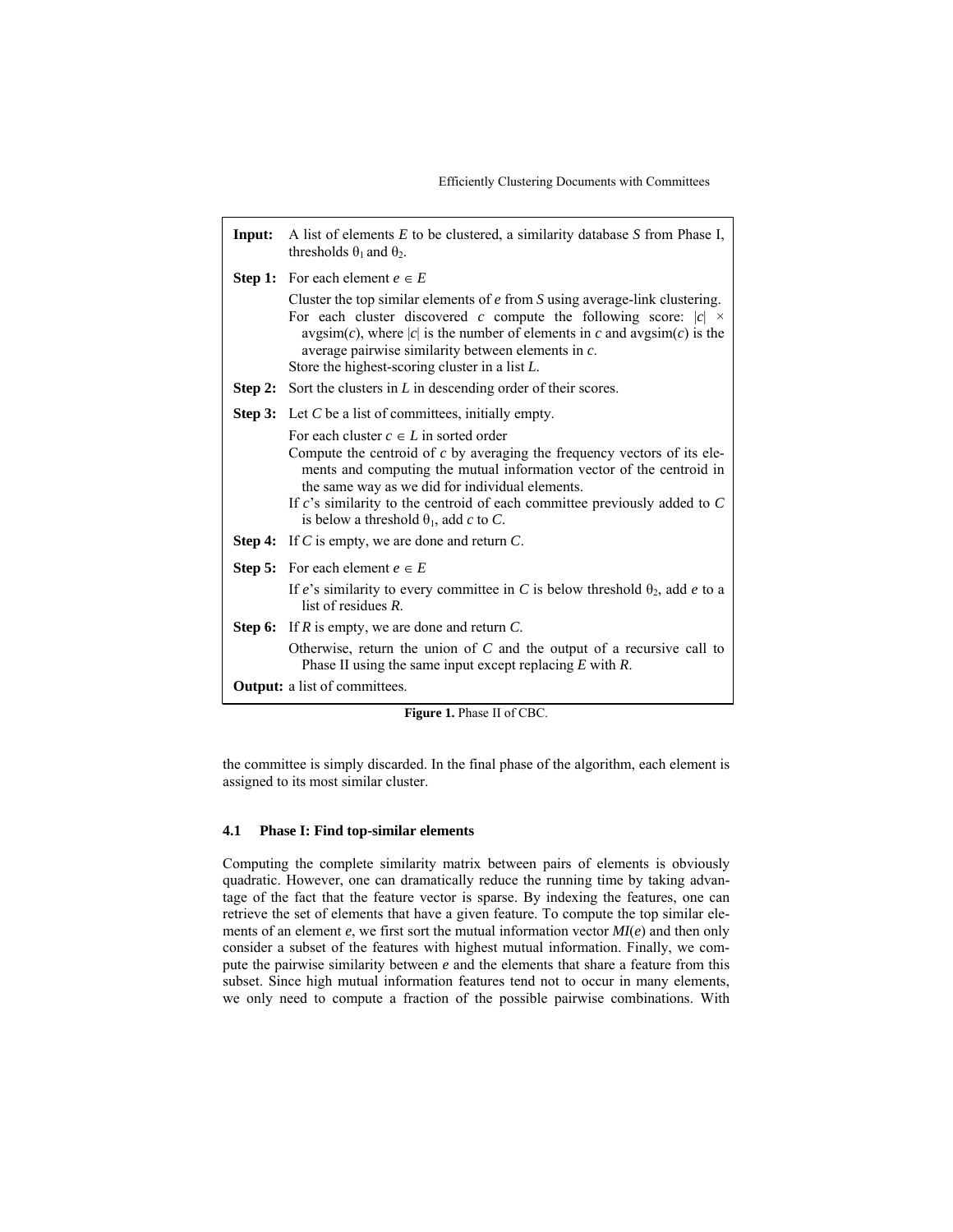18,828 elements, Phase I completes in 38 minutes. Using this heuristic, similar words that share only low mutual information features will be missed by our algorithm. However, in our experiments, this had no visible impact on cluster quality.

#### **4.2 Phase II: Find committees**

The second phase of the clustering algorithm recursively finds tight clusters scattered in the similarity space. In each recursive step, the algorithm finds a set of tight clusters, called committees, and identifies residue elements that are not covered by any committee. We say a committee **covers** an element if the element's similarity to the centroid of the committee exceeds some high similarity threshold. The algorithm then recursively attempts to find more committees among the residue elements. The output of the algorithm is the union of all committees found in each recursive step. The details of Phase II are presented in Figure 1.

In Step 1, the score reflects a preference for bigger and tighter clusters. Step 2 gives preference to higher quality clusters in Step 3, where a cluster is only kept if its similarity to all previously kept clusters is below a fixed threshold. In our experiments, we set  $\theta_1 = 0.35$ . Step 4 terminates the recursion if no committee is found in the previous step. The residue elements are identified in Step 5 and if no residues are found, the algorithm terminates; otherwise, we recursively apply the algorithm to the residue elements. Each committee that is discovered in this phase defines one of the final output clusters of the algorithm.

### **4.3 Phase III: Assign elements to clusters**

In Phase III, every element is assigned to the cluster containing the committee to which it is most similar. This phase resembles *K*-means in that every element is assigned to its closest centroid. Unlike *K*-means, the number of clusters is not fixed and the centroids do not change (i.e. when an element is added to a cluster, it is not added to the committee of the cluster).

# **5 Evaluation Methodology**

Many cluster evaluation schemes have been proposed. They generally fall under two categories:

- ! comparing cluster outputs with manually generated answer keys (hereon referred to as **classes**); and
- embedding the clusters in an application (e.g. information retrieval) and using its evaluation measure.

One approach considers the average entropy of the clusters, which measures the purity of the clusters [13]. However, maximum purity is trivially achieved when each element forms its own cluster.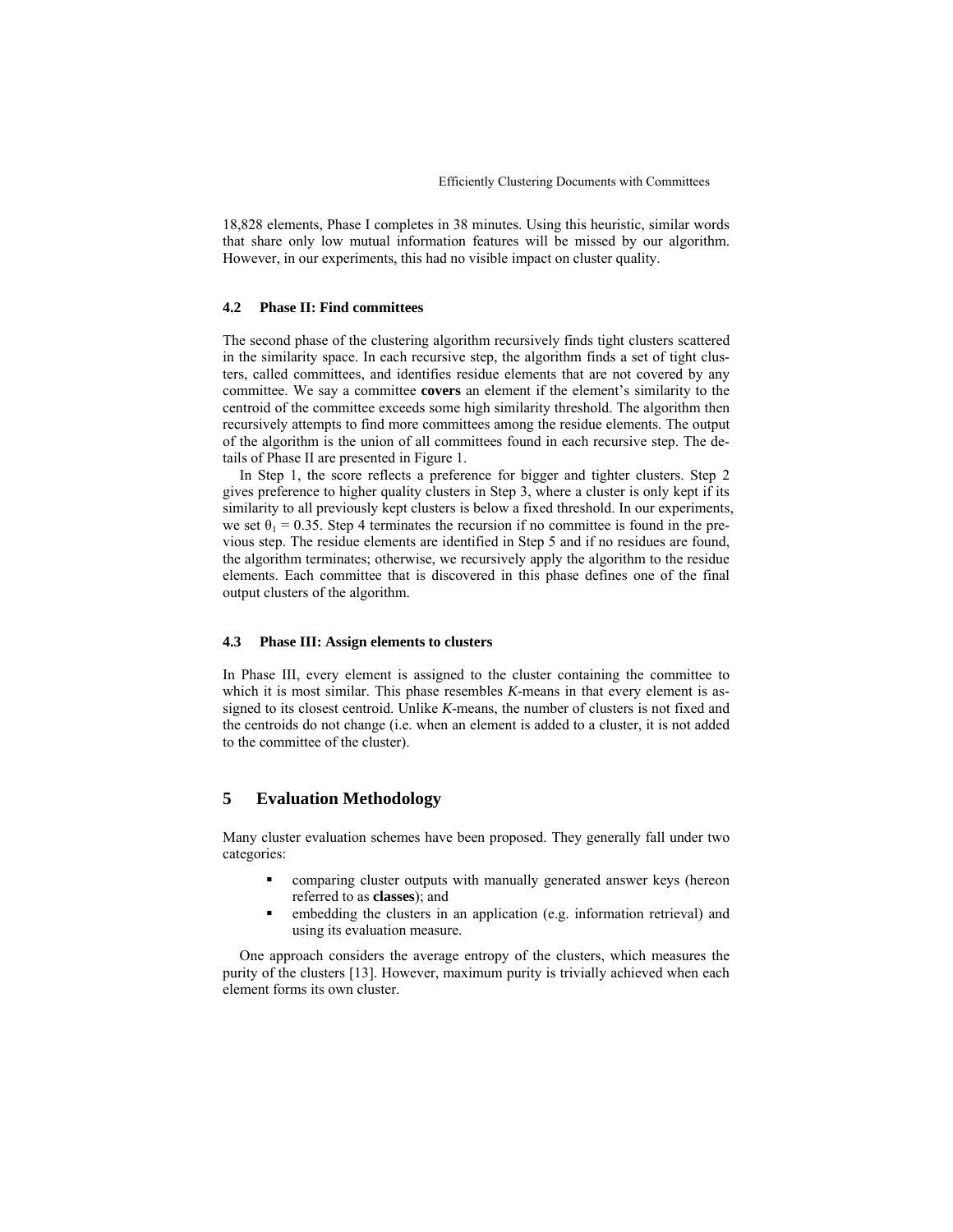Given a partitioned set of *n* elements, there are  $n \times (n-1)/2$  pairs of elements that are either in the same partition or not. The partition implies  $n \times (n-1) / 2$  decisions. Another way to evaluate clusters is to compute the percentage of the decisions that are in agreement between the clusters and the classes [15]. This measure sometimes gives unintuitive results. Suppose the answer key consists of 20 equally sized classes with 1000 elements in each. Treating each element as its own cluster gets a misleadingly high score of 95%.

The evaluation of document clustering algorithms in information retrieval often uses the embedded approach [5]. Suppose we cluster the documents returned by a search engine. Assuming the user is able to pick the most relevant cluster, the performance of the clustering algorithm can be measured by the average precision of the chosen cluster. Under this scheme, only the best cluster matters.

The entropy and pairwise decision schemes each measure a specific property of clusters. However, these properties are not directly related to application-level goals of clustering. The information retrieval scheme is goal-oriented, however it measures only the quality of the best cluster. We propose an evaluation methodology that strikes a balance between generality and goal-orientation.

Like the entropy and pairwise decision schemes, we assume that there is an answer key that defines how the elements are supposed to be clustered. Let *C* be a set of clusters and *A* be the answer key. We define the editing distance,  $dist(C, A)$ , as the number of operations required to transform *C* into *A*. We allow three editing operations:

- merge two clusters;
- move an element from one cluster to another; and
- copy an element from one cluster to another.

Let *B* be the baseline clustering where each element is its own cluster. We define the quality of cluster *C* as follows:

$$
1 - \frac{dist(C, A)}{dist(B, A)}
$$

This measure can be interpreted as the percentage of savings from using the clustering result to construct the answer key versus constructing it from scratch (i.e. the baseline).

We make the assumption that each element belongs to exactly one cluster. The transformation procedure is as follows:

- 1. Suppose there are *m* classes in the answer key. We start with a list of *m* empty sets, each of which is labeled with a class in the answer key.
- 2. For each cluster, merge it with the set whose class has the largest number of elements in the cluster (a tie is broken arbitrarily).
- 3. If an element is in a set whose class is not the same as one of the element's classes, move the element to a set where it belongs.
- 4. If an element belongs to more than one target class, copy the element to all sets corresponding to the target classes (except the one to which it already belongs).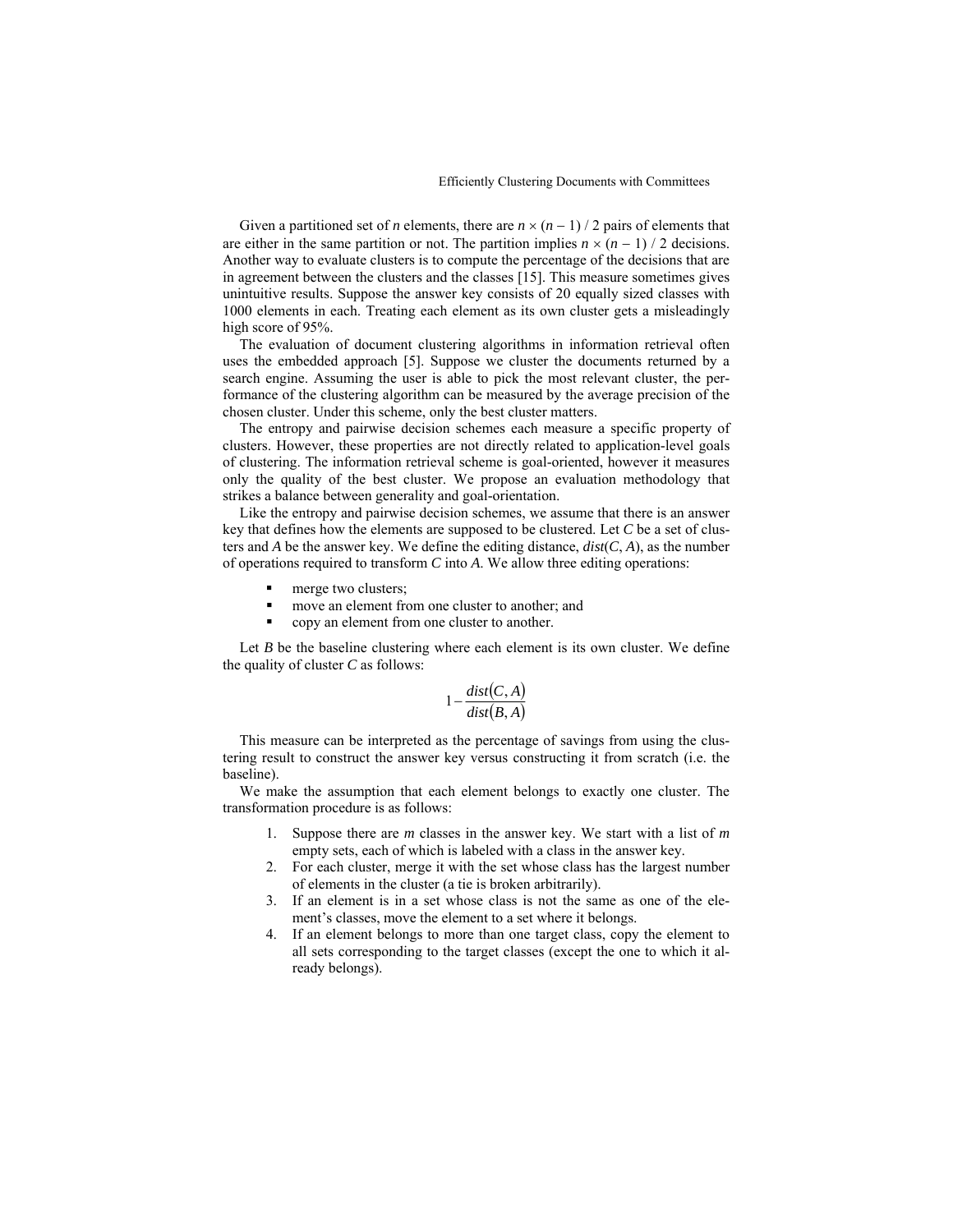

**Figure 2.** An example of applying the transformation rules to three clusters. A) The classes in the answer key; B) the clusters to be transformed; C) the sets used to reconstruct the classes (Rule 1); D) the sets after three merge operations (Step 2); E) the sets after one move operation (Step 3); F) the sets after one copy operation (Step 4).

**Table 1.** The number of classes in each test data set and the number of elements in their largest and smallest classes.

| DATA SET |       |    |      | TOTAL DOCS TOTAL CLASSES LARGEST CLASS SMALLEST CLASS |
|----------|-------|----|------|-------------------------------------------------------|
| Reuters  | 2745  | 92 | 1045 |                                                       |
| 20-news  | 18828 | 20 | 999  | 628                                                   |

 $dist(C, A)$  is the number of operations performed using the above transformation rules on *C*.

Figure 2 shows an example. In *D*) the cluster containing *e* could have been merged with either set (we arbitrarily chose the second). The total number of operations is 5.

### **6 Experimental Results**

# **6.1 Test Data**

l

We conducted document-clustering experiments with two data sets: Reuters-21578 V1.2<sup>1</sup> and 20news-18828<sup>2</sup> (see Table 1). For the Reuters corpus, we selected documents that:

- 1. are assigned one or more topics;
- 2. have the attribute LEWISSPLIT="TEST"; and
- 3. have <BODY> and </BODY> tags.

There are 2745 such documents. The 20news-18828 data set contains 18828 newsgroup articles partitioned (nearly) evenly across 20 different newsgroups.

<sup>&</sup>lt;sup>1</sup> http://www.research.att.com/~lewis/reuters21578.html

<sup>&</sup>lt;sup>2</sup> http://www.ai.mit.edu/people/jrennie/20\_newsgroups/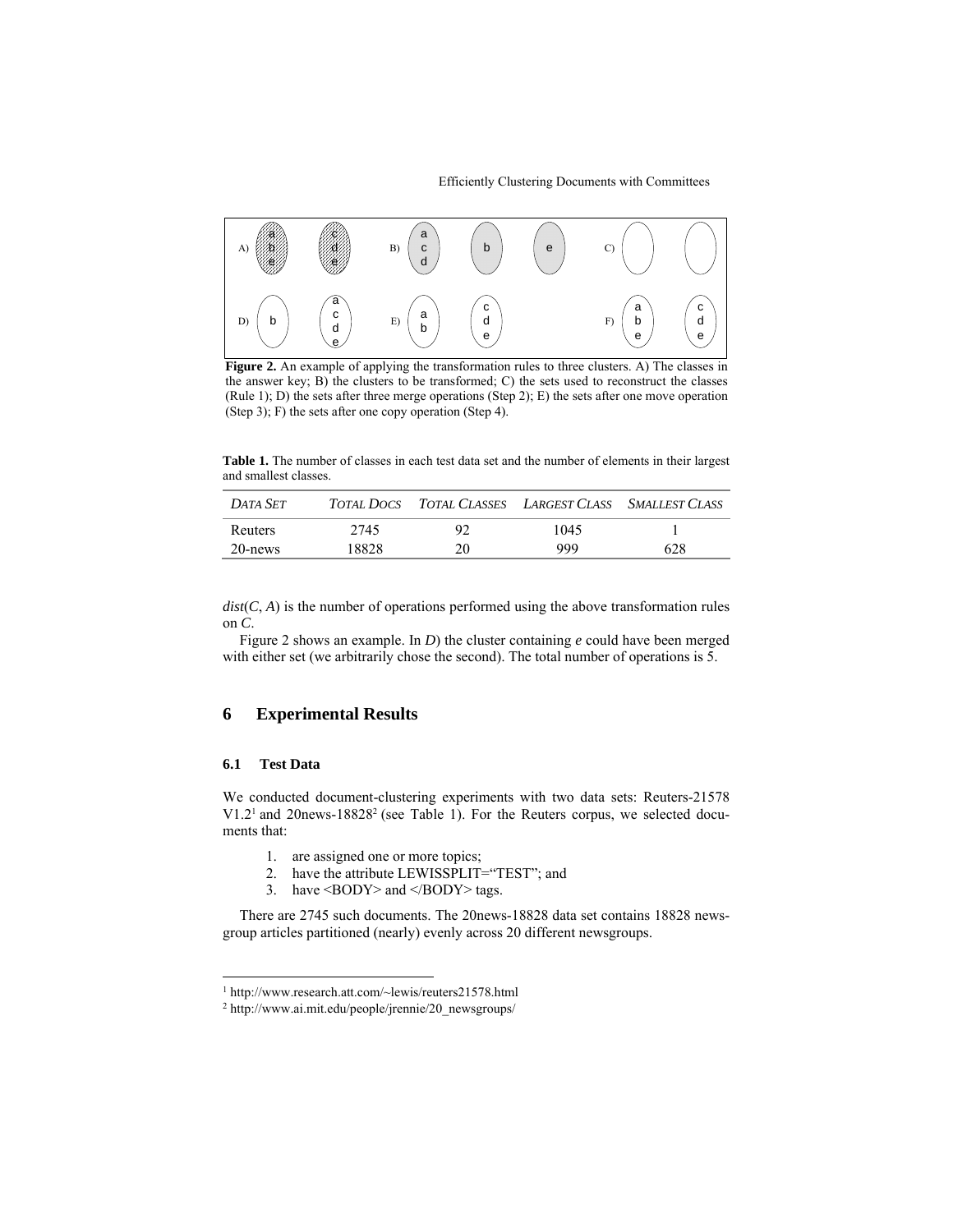Efficiently Clustering Documents with Committees

Table 2. Cluster quality (%) of several algorithms on the Reuters and 20-news data sets.

|                      | <b>REUTERS</b> | $20$ -NEWS |
|----------------------|----------------|------------|
| <b>CBC</b>           | 65.00          | 74.18      |
| $K$ -means           | 62.38          | 70.04      |
| <b>Buckshot</b>      | 62.03          | 65.96      |
| Bisecting $K$ -means | 60.80          | 58.52      |
| Chameleon            | 58.67          | n/a        |
| Average-link         | 63.00          | 70.43      |
| Complete-link        | 46.22          | 64.23      |
| Single-link          | 31.53          | 5.30       |



0.7 0.6  $0.5$ Quality  $0.4$ 0.3 0.2 0.1 12345678 Iterations (T)  $-K=10$   $\longrightarrow$   $K=20$   $\longrightarrow$   $K=40$  $\mathbf{v}$  $K=80$   $\longrightarrow$   $K=100$ e,

**Figure 3.** *K*-means cluster quality on the 20 news data set for different values of *K* plotted of over eight iterations.

**Figure 4.** Buckshot cluster quality on the 20-news data set for different values of *K*  plotted of over eight iterations.

### **6.2 Cluster Evaluation**

We clustered the data sets using CBC and the clustering algorithms of Section 2 and applied the evaluation methodology from the previous section. Table 2 shows the results. The columns are our editing distance based evaluation measure. CBC outperforms *K*-means with *K*=1000 by 4.14%. On the 20-news data set, our implementation of Chameleon was unable to complete in reasonable time. For the 20-news corpus, CBC spends the vast majority of the time finding the top similar documents (38 minutes) and computing the similarity between documents and committee centroids (119 minutes). The rest of the computation, which includes clustering the top-20 similar documents for every one of the 18828 documents and sorting the clusters, took less than 5 minutes. We used a Pentium III 750MHz processor and 1GB of memory.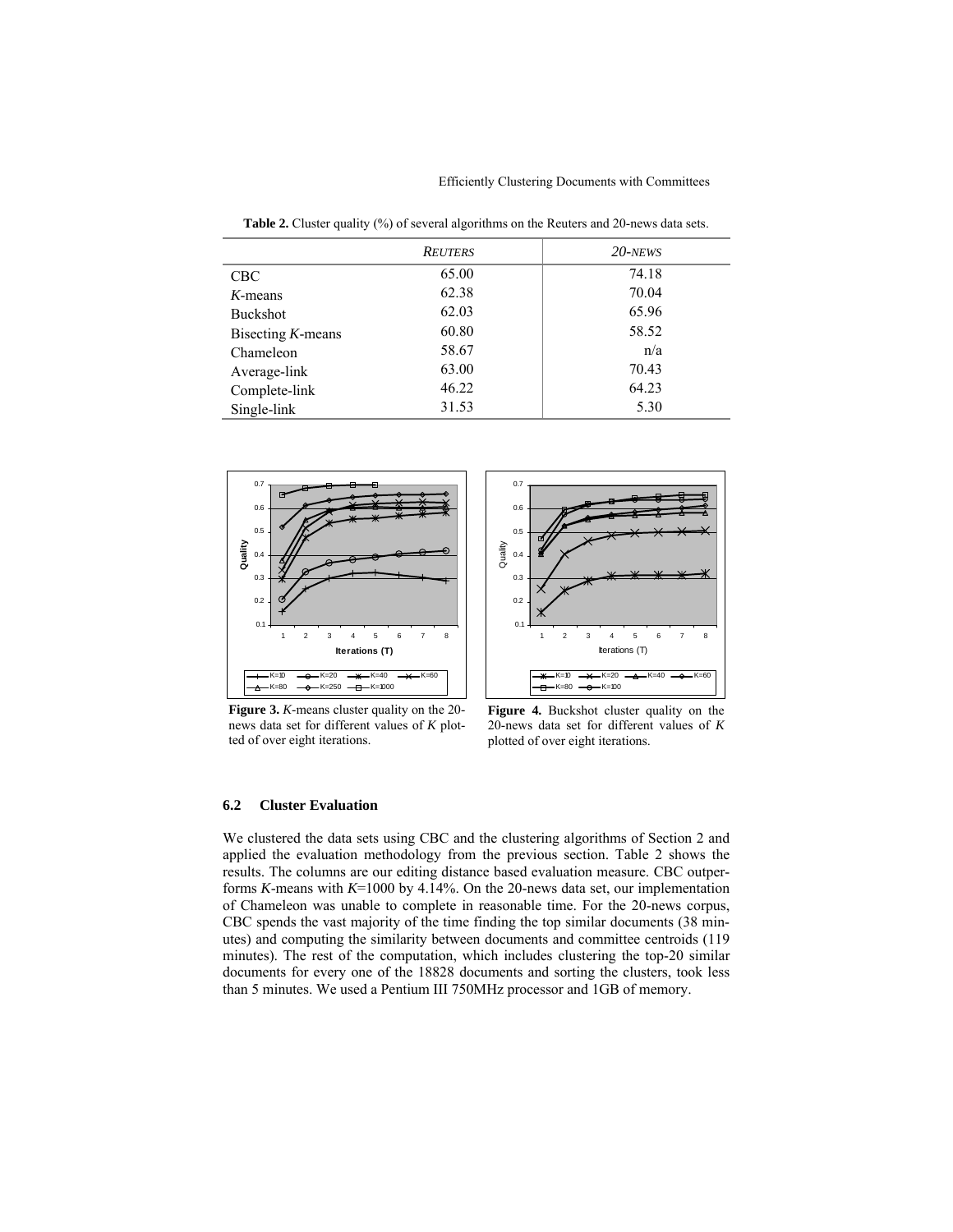



**Figure 5.** Comparison of cluster quality between *K*-means and Buckshot for different *K* on the 20-news data set.

### **6.3** *K***-means and Buckshot**

Figure 3 and Figure 4 show the cluster quality of different *K*'s on the 20-news data set plotted over eight iterations of the *K*-means and Buckshot algorithms respectively. The cluster quality for *K*-means clearly increases as *K* reaches 1000 although the increase in quality slows down between *K*=60 and *K*=1000.

Buckshot has similar performance to *K*-means on the Reuters corpus; however it performs much worse on the 20-news corpus. This is because *K*-means performs well on this data set when *K* is large (e.g. *K*=1000) whereas Buckshot cannot have *K* higher than  $\sqrt{18828}$  =137. On the Reuters corpus, the best clusters for *K*-means were obtained with  $K = 50$ , and Buckshot can have *K* as large as  $\sqrt{2745} = 52$ . However, as *K* approaches 52, Buckshot degenerates to the *K*-means algorithm, which explains why Buckshot has similar performance to *K*-means. Figure 5 compares the cluster quality between *K*-means and Buckshot for different values of *K* on the 20-news data set.

## **7 Conclusion**

Document clustering is an important tool in information retrieval. We presented a clustering algorithm, CBC, which can handle a large number of documents, a large number of output clusters, and a large sparse feature space. It discovers clusters using well-scattered tight clusters called committees. In our experiments on document clustering, we showed that CBC outperforms several well-known hierarchical, partitional,